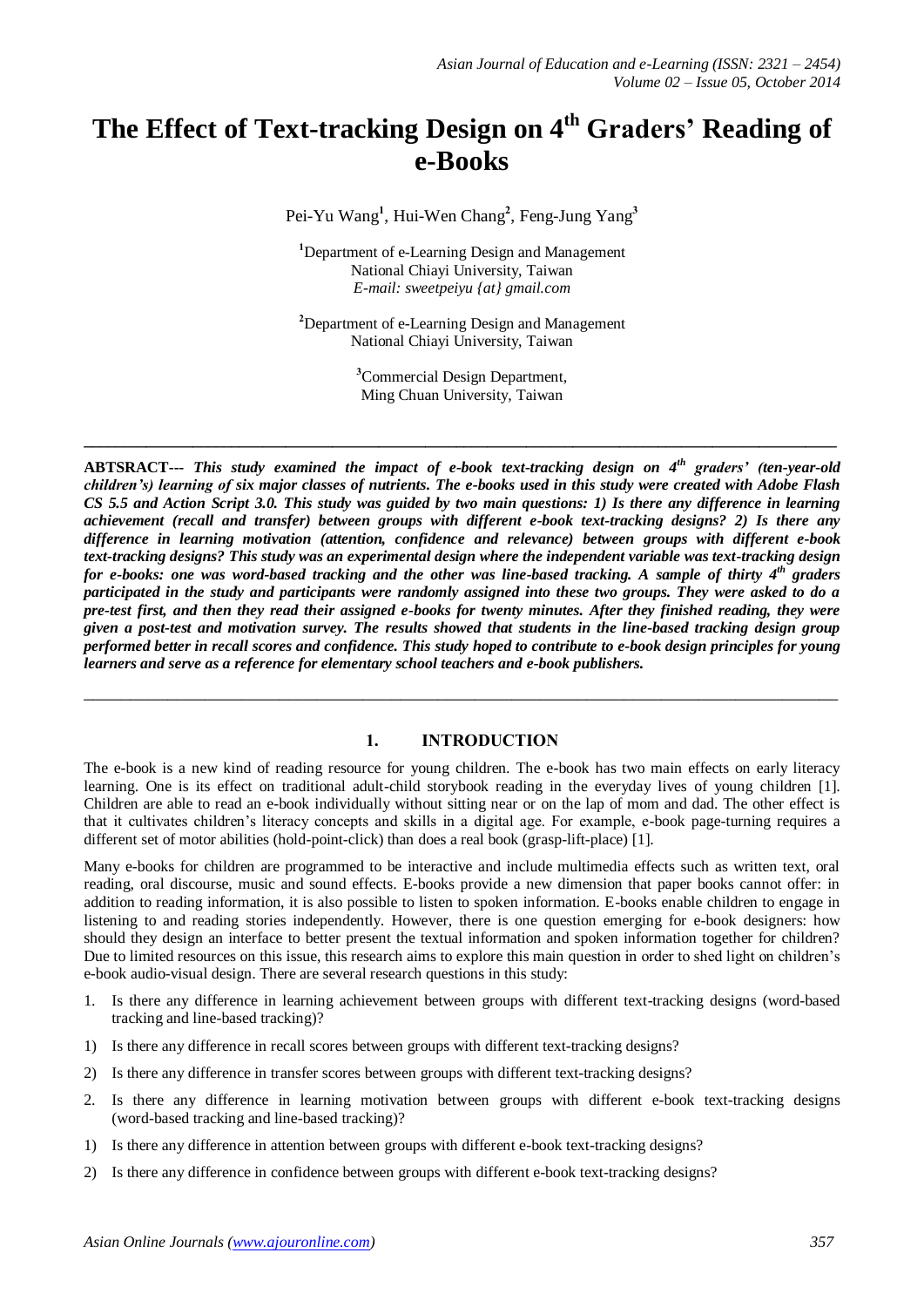3) Is there any difference in relevance between groups with different e-book text-tracking designs?

This study targeted  $4<sup>th</sup>$  graders as a sample. It is hoped that the research can contribute to multimedia learning theories, and also help practical educators and instructional designers to create better e- books.

# **2. AUDIO-VISUAL DESIGN FOR E-BOOKS**

An e-book is like a traditional storybook in several ways: it displays print and has book parts (e.g., table of contents, chapters, pages). However, it is also very different from traditional books in its multimedia supports (e.g., visual aids, auditory aids and animation) [1]. In addition to reading information, it is also possible for learners to listen to spoken information. The audio-visual feature is one advantageous trait of e-books over traditional print sources since reading aloud has been found to be one of the most potent forms of teaching children to read. The provision of both audio and textual information is a useful technique in promoting autonomous learning. Though it is often believed that using spoken information simultaneously with the same written text is beneficial for learning, available evidence indicates that learning could be inhibited by the presentation of the same verbal information in both modalities. Researchers argued that verbal redundancy effects may occur when learners are required to integrate sources of audio and textual information [2].

To improve the audio-visual feature, most e-books for children have a text-tracking function to facilitate the integration of the auditory and textual sources. That is, a printed text changes by highlighting and coloring as it is narrated. Some e-books allow the reader to follow the text tracking in each screen as many times as they like and tracking of the text appears in units of sentences, phrases or separate words [3]. Studies show that young children benefit from reading highlighted texts in e-books [4]. Researchers have claimed that the unit of text tracking may influence children's improvement in word reading. Highlighted text at the word level is a better support for word reading than sentences or phrases [3]. However, empirical evidence for this argument is limited. Most studies have targeted adults as participants. Few studies have explored the impact of text-tracking design for young learners. For children who have an underdeveloped phonological loop and attention control working memory, it is necessary to explore how to equip the audio information to the e-book with textual information.

# **3. METHOD**

#### **Participants**

The data collection was conducted in the 2014 spring semester. Thirty participants were recruited from one elementary school in southern Taiwan. Students' ages ranged from ten to eleven. Students were randomly put into two treatment groups.

#### **Program design and development**

In this study, a fourteen-page e-book program "Rescue Princesses Hulala" was created to facilitate children's learning of the *six major classes of nutrients* [\(carbohydrates,](http://en.wikipedia.org/wiki/Carbohydrate) [fats,](http://en.wikipedia.org/wiki/Fat) [minerals,](http://en.wikipedia.org/wiki/Dietary_mineral) [protein,](http://en.wikipedia.org/wiki/Protein) [vitamins,](http://en.wikipedia.org/wiki/Vitamin) and water). The original content was from a textbook and this study recomposed this unit as an adventurous story in which the main task was to rescue Princess Hulala, who was kidnapped by a bad guy. To accomplish this task, learners must master the six major classes of nutrients. Adobe Flash CS5.5 Professional and Action Script 3.0 were used to create the e-book. The program was designed with an 841px \* 595px window (A4 size). The screen size made it possible for the instructor and students to install the e-book program on any mobile device. In this particular study, tablets were the primary device used.



Figure 1. Photos of children engaged in the reading activity.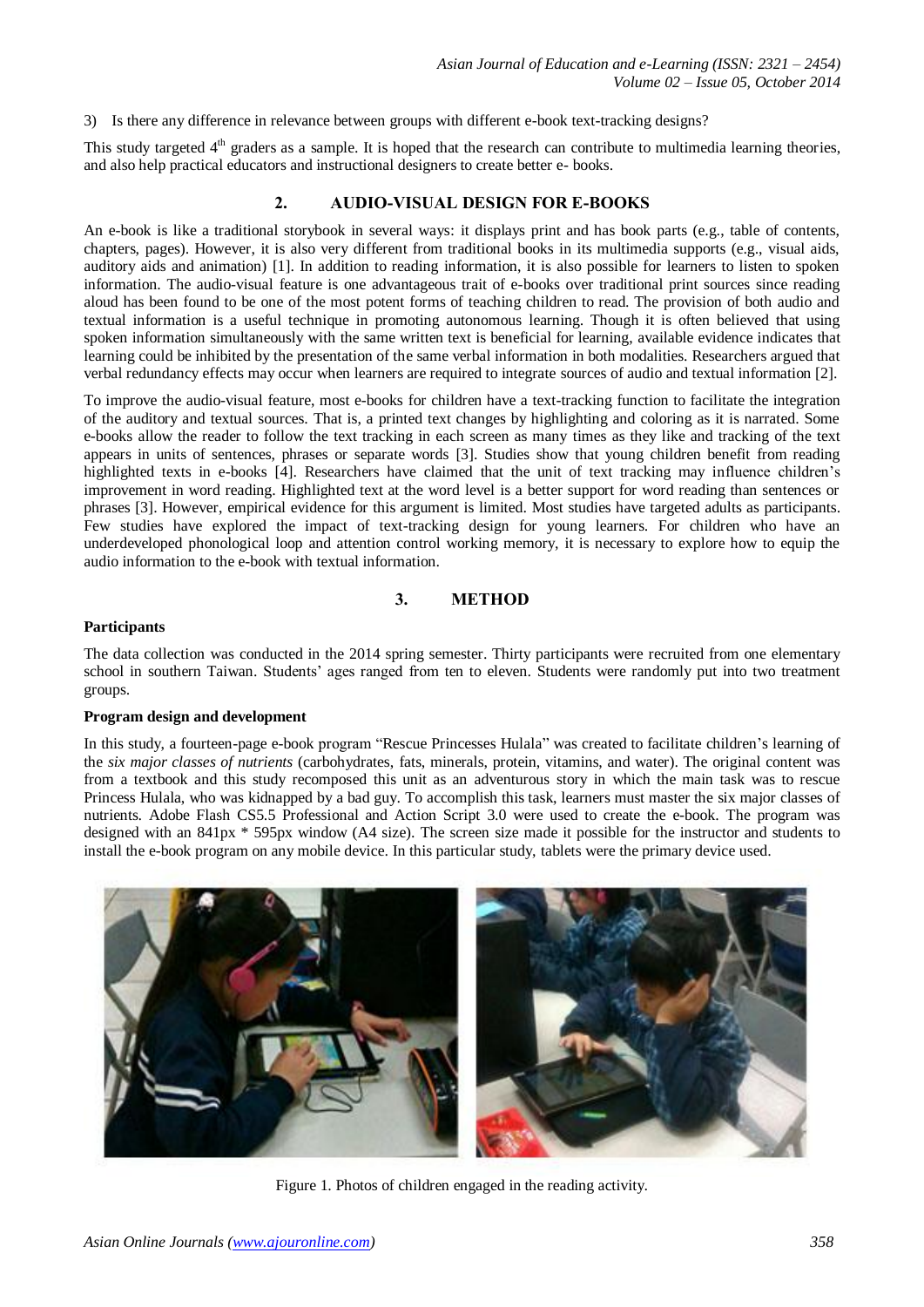Through reading of the e-book, students were expected to 1) remember the names of the six major classes of nutrients and in which foods they are found, and 2) understand how the six nutrients affect the human body and human health. This e-book was designed as a self-learning module that children could read independently. Figure 1 shows children engaged in the reading activity.

## **Treatment**

The e-book was created in two versions with the same audio (narration) and texts, but the text-tracking design was different: one was word-based text-tracking and the other was line-based text-tracking.

Word-based text-tracking

The word-based version was designed by taking into consideration that word level exposure through highlighting would better support the readability of the book for children: each word in the text was colored stimulatingly with the narrators' reading. Figure 2 is a sample page of the e-book for the word-based tracking e-book.



Figure 2. Snapshot for word-based tracking design

Line-based text-tracking

The line-based version was designed by taking into consideration that line level exposure through highlighting would better support the readability of the book for children: each line in the text was colored stimulatingly with the narrators' reading. Figure 3 is a sample page of the e-book for the line-based tracking e-book.



Figure 3. Snapshot for line-based tracking design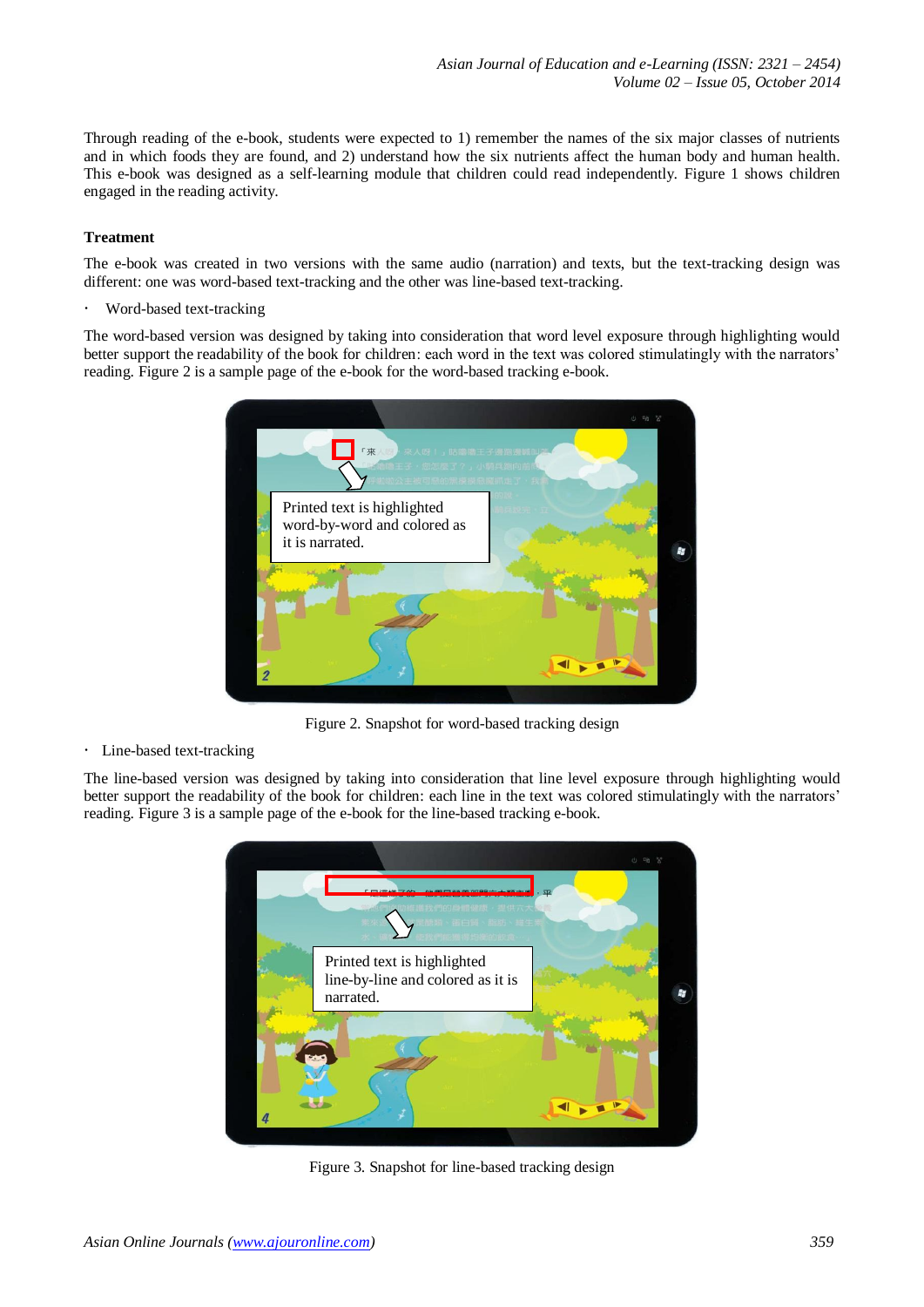#### **Research procedure**

The paper-based pre-test was given two weeks before the experiment. During the experiment, students were randomly assigned to one of the two groups of the e-book program and were asked to read it individually. All students performed the experiment in a computer lab. Students were given twenty minutes to finish the reading task. After they finished reading, they were asked to do a paper-based post-test as well as a motivation survey.

## **4. RESULTS**

Learners' pre-test scores were first examined to see if there was any prior-knowledge difference between groups. The results showed that no difference existed between groups. That is, students' prior knowledge of the six major classes of nutrients was equal between the two groups. For the learners' post-test score, some difference existed between the two groups. Table 1 shows the descriptive statistics and test results for learners' scores.

| TABLE I: DESCRIPTIVE STATISTICS AND T-TEST RESULTS FOR LEARNERS' SCORES |                     |    |      |      |         |              |
|-------------------------------------------------------------------------|---------------------|----|------|------|---------|--------------|
| Dependent variable                                                      | Group               | N  | Mean | S.D. |         | p            |
| Recall                                                                  | Word-based tracking | 16 | 5.94 | 1.29 | $-2.24$ | $.03\degree$ |
|                                                                         | Line-based tracking | 14 | 7.00 | 1.30 |         |              |
| Transfer                                                                | Word-based tracking | 16 | 3.63 | 1.20 | .43     | .70          |
|                                                                         | Line-based tracking | 14 | 3.43 | 1.28 |         |              |
| Attention                                                               | Word-based tracking | 16 | 3.79 | .75  | $-.05$  | .96          |
|                                                                         | Line-based tracking | 14 | 3.80 | .63  |         |              |
| Relevance                                                               | Word-based tracking | 16 | 4.44 | .56  | .284    | .78          |
|                                                                         | Line-based tracking | 14 | 4.38 | .65  |         |              |
| Confidence                                                              | Word-based tracking | 16 | 3.33 | .63  | $-2.06$ | .05          |
|                                                                         | Line-based tracking | 14 | 3.90 | .85  |         |              |

Total score for recall was 10

Total score for transfer was 6

Total score for attention, relevance and confidence respectively was 5

\* *p*<.05

As Table 1 shows, there was no difference in learners' motivation about the e-books. However, there were significant differences in students' post-test scores in recall  $(t=2.24, p=0.03)$  and confidence  $(t=2.06, p=0.05)$  between groups.

## **5. DISCUSSION**

This study examined the impact of different e-book text-tracking designs on  $4<sup>th</sup>$  graders' (ten-year-old children's) learning, and the findings show that the line-based text-tracking e-book worked better in learner recall as well as confidence. The superiority of the line-based text-tracking design may be due to several reasons. First, the word-based text-tracking design may have generated more cognitive load for learners than the line-based tracking did. In the word-based text-tracking design, since the audio and the text were presented simultaneously, learners had to listen to each word and watch it at the same time. Students may have spent all their time catching audio and words, and understanding nothing on the delivered content. In the line-based text-tracking design, students did not have to catch texts word-by-word. They could read the words at their own pace, and the line-based tracking became a reminder to tell learners where the narrator was. In addition, in the line-based text-tracking design, it was possible for learners to rely only on visual information (or auditory information) since the narration was played after the line turned colored. Since the text and audio were not shown at the same time, learners may have taken advantage of only one of the channels. For young learners who are cognitively underdeveloped, this may have resulted in insufficient mental articulation during listening and reading. Learning with only one channel may have caused less failure compared with learning with connections between the auditory and visual channel [5]. All the above reasons explain our findings; however, we still need more advanced studies to support the superiority of line-based text-tracking design for e-books.

## **6. CONCLUSION**

This study examined the impact of e-book text-tracking design on 4<sup>th</sup> graders' (ten-year-old children's) learning of *six major classes of nutrients*. Students were divided into two groups and provided with different books: 1) word-based text-tracking version, and 2) line-based text-tracking version. The results showed that the line-based text-tracking version